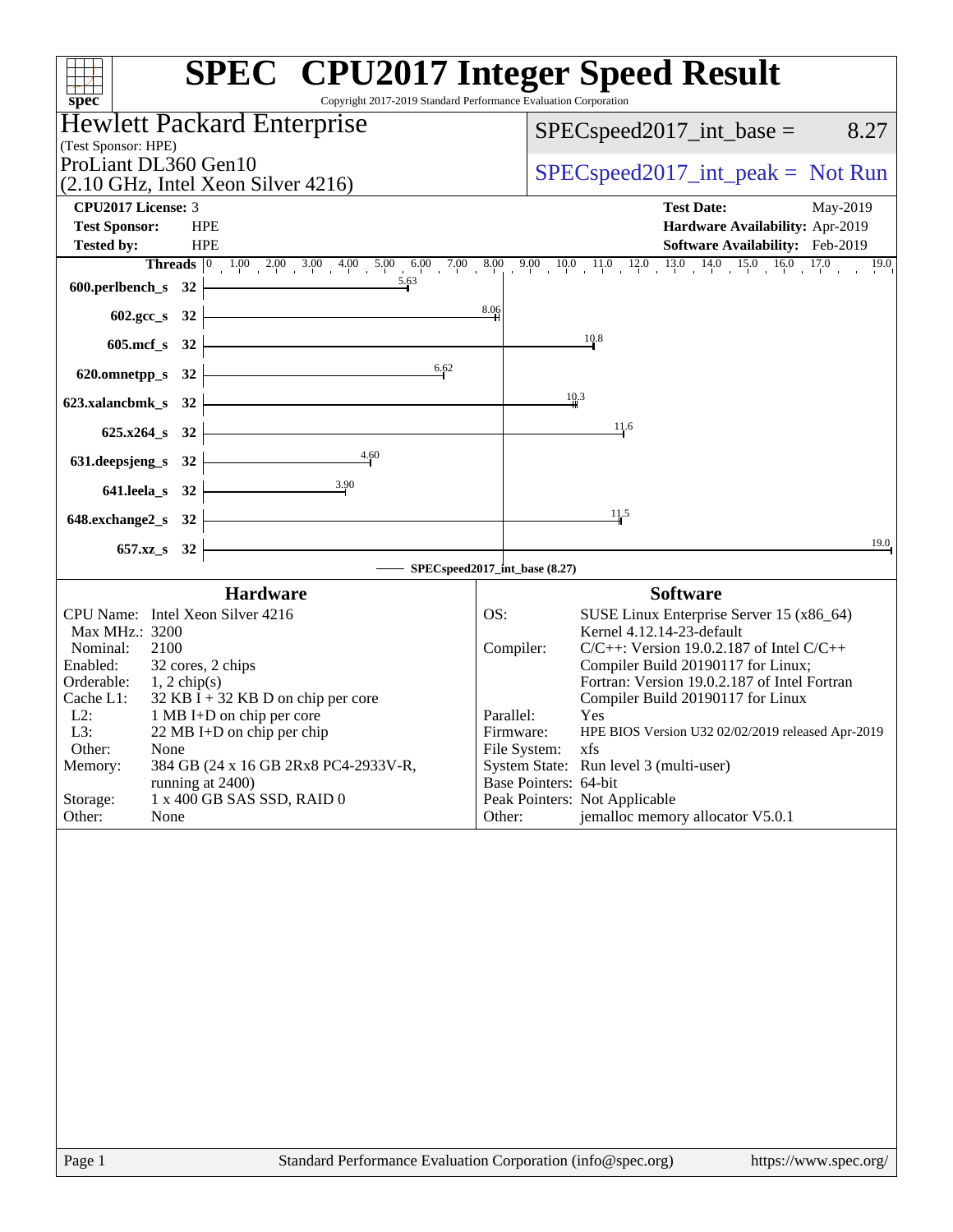

Copyright 2017-2019 Standard Performance Evaluation Corporation

## Hewlett Packard Enterprise

(Test Sponsor: HPE)

(2.10 GHz, Intel Xeon Silver 4216)

 $SPEC speed2017\_int\_base =$  8.27

## ProLiant DL360 Gen10  $SPEC speed2017\_int\_peak = Not Run$

**[CPU2017 License:](http://www.spec.org/auto/cpu2017/Docs/result-fields.html#CPU2017License)** 3 **[Test Date:](http://www.spec.org/auto/cpu2017/Docs/result-fields.html#TestDate)** May-2019 **[Test Sponsor:](http://www.spec.org/auto/cpu2017/Docs/result-fields.html#TestSponsor)** HPE **[Hardware Availability:](http://www.spec.org/auto/cpu2017/Docs/result-fields.html#HardwareAvailability)** Apr-2019 **[Tested by:](http://www.spec.org/auto/cpu2017/Docs/result-fields.html#Testedby)** HPE **[Software Availability:](http://www.spec.org/auto/cpu2017/Docs/result-fields.html#SoftwareAvailability)** Feb-2019

### **[Results Table](http://www.spec.org/auto/cpu2017/Docs/result-fields.html#ResultsTable)**

|                                    | <b>Base</b>    |                |             |                |             | <b>Peak</b>    |       |                |                |              |                |              |                |              |
|------------------------------------|----------------|----------------|-------------|----------------|-------------|----------------|-------|----------------|----------------|--------------|----------------|--------------|----------------|--------------|
| <b>Benchmark</b>                   | <b>Threads</b> | <b>Seconds</b> | Ratio       | <b>Seconds</b> | Ratio       | <b>Seconds</b> | Ratio | <b>Threads</b> | <b>Seconds</b> | <b>Ratio</b> | <b>Seconds</b> | <b>Ratio</b> | <b>Seconds</b> | <b>Ratio</b> |
| $600.$ perlbench $\mathsf{S}$      | 32             | 315            | 5.63        | 314            | 5.65        | 317            | 5.61  |                |                |              |                |              |                |              |
| $602.\text{sec}\_\text{s}$         | 32             | 495            | 8.04        | 489            | 8.14        | 494            | 8.06  |                |                |              |                |              |                |              |
| $605$ .mcf s                       | 32             | 439            | 10.8        | 440            | 10.7        | 439            | 10.8  |                |                |              |                |              |                |              |
| 620.omnetpp_s                      | 32             | 246            | 6.62        | 246            | 6.62        | 247            | 6.61  |                |                |              |                |              |                |              |
| 623.xalancbmk s                    | 32             | 138            | 10.3        | 138            | <b>10.3</b> | 139            | 10.2  |                |                |              |                |              |                |              |
| $625.x264$ s                       | 32             | 152            | 11.6        | 152            | 11.6        | 153            | 11.6  |                |                |              |                |              |                |              |
| 631.deepsjeng_s                    | 32             | 312            | 4.60        | 312            | 4.60        | 311            | 4.61  |                |                |              |                |              |                |              |
| $641$ .leela_s                     | 32             | 437            | 3.90        | 437            | 3.90        | 437            | 3.90  |                |                |              |                |              |                |              |
| 648.exchange2_s                    | 32             | 257            | 11.5        | 256            | 11.5        | 255            | 11.5  |                |                |              |                |              |                |              |
| $657.xz$ <sub>_S</sub>             | 32             | 326            | <b>19.0</b> | 326            | 19.0        | 326            | 19.0  |                |                |              |                |              |                |              |
| $SPECspeed2017$ int base =<br>8.27 |                |                |             |                |             |                |       |                |                |              |                |              |                |              |

**[SPECspeed2017\\_int\\_peak =](http://www.spec.org/auto/cpu2017/Docs/result-fields.html#SPECspeed2017intpeak) Not Run**

Results appear in the [order in which they were run.](http://www.spec.org/auto/cpu2017/Docs/result-fields.html#RunOrder) Bold underlined text [indicates a median measurement.](http://www.spec.org/auto/cpu2017/Docs/result-fields.html#Median)

#### **[Operating System Notes](http://www.spec.org/auto/cpu2017/Docs/result-fields.html#OperatingSystemNotes)**

 Stack size set to unlimited using "ulimit -s unlimited" Transparent Huge Pages enabled by default Prior to runcpu invocation Filesystem page cache synced and cleared with: sync; echo 3> /proc/sys/vm/drop\_caches

#### **[General Notes](http://www.spec.org/auto/cpu2017/Docs/result-fields.html#GeneralNotes)**

Environment variables set by runcpu before the start of the run: KMP\_AFFINITY = "granularity=fine,compact" LD\_LIBRARY\_PATH = "/home/cpu2017\_u2/lib/ia32:/home/cpu2017\_u2/lib/intel64: /home/cpu2017\_u2/je5.0.1-32:/home/cpu2017\_u2/je5.0.1-64" OMP\_STACKSIZE = "192M" Binaries compiled on a system with 1x Intel Core i9-7900X CPU + 32GB RAM memory using Redhat Enterprise Linux 7.5 NA: The test sponsor attests, as of date of publication, that CVE-2017-5754 (Meltdown) is mitigated in the system as tested and documented. Yes: The test sponsor attests, as of date of publication, that CVE-2017-5753 (Spectre variant 1) is mitigated in the system as tested and documented. Yes: The test sponsor attests, as of date of publication, that CVE-2017-5715 (Spectre variant 2) is mitigated in the system as tested and documented. jemalloc, a general purpose malloc implementation built with the RedHat Enterprise 7.5, and the system compiler gcc 4.8.5 sources available from jemalloc.net or<https://github.com/jemalloc/jemalloc/releases>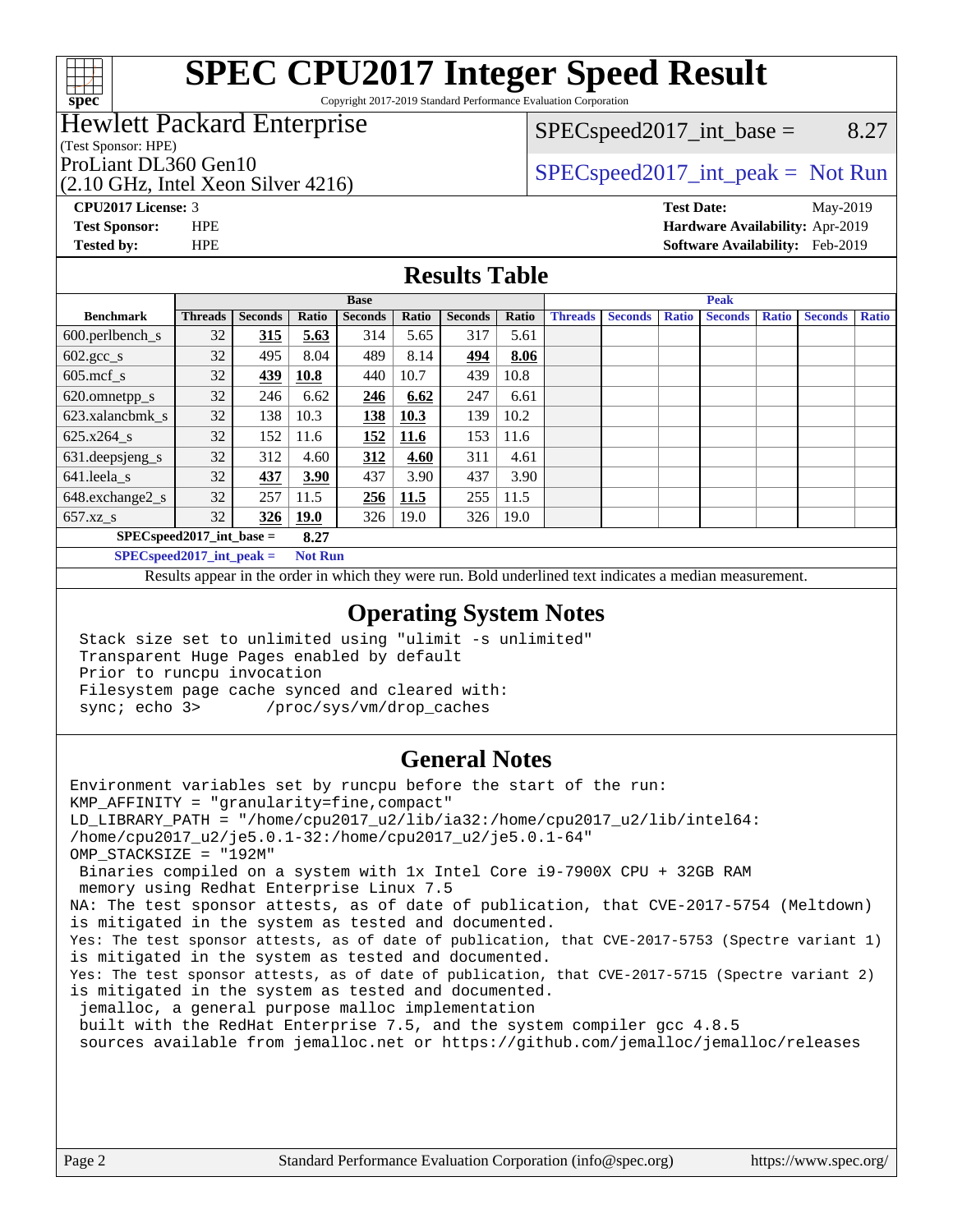Copyright 2017-2019 Standard Performance Evaluation Corporation

### Hewlett Packard Enterprise

 $SPEC speed2017\_int\_base =$  8.27

# (Test Sponsor: HPE)

(2.10 GHz, Intel Xeon Silver 4216)

ProLiant DL360 Gen10  $SPEC speed2017\_int\_peak = Not Run$ 

**[spec](http://www.spec.org/)**

 $+\ +$ 

**[CPU2017 License:](http://www.spec.org/auto/cpu2017/Docs/result-fields.html#CPU2017License)** 3 **[Test Date:](http://www.spec.org/auto/cpu2017/Docs/result-fields.html#TestDate)** May-2019 **[Test Sponsor:](http://www.spec.org/auto/cpu2017/Docs/result-fields.html#TestSponsor)** HPE **[Hardware Availability:](http://www.spec.org/auto/cpu2017/Docs/result-fields.html#HardwareAvailability)** Apr-2019 **[Tested by:](http://www.spec.org/auto/cpu2017/Docs/result-fields.html#Testedby)** HPE **[Software Availability:](http://www.spec.org/auto/cpu2017/Docs/result-fields.html#SoftwareAvailability)** Feb-2019

#### **[Platform Notes](http://www.spec.org/auto/cpu2017/Docs/result-fields.html#PlatformNotes)**

Page 3 Standard Performance Evaluation Corporation [\(info@spec.org\)](mailto:info@spec.org) <https://www.spec.org/> BIOS Configuration: Hyper-Threading set to Disabled Thermal Configuration set to Maximum Cooling Memory Patrol Scrubbing set to Disabled LLC Prefetch set to Enabled LLC Dead Line Allocation set to Disabled Enhanced Processor Performance set to Enabled Workload Profile set to General Peak Frequency Compute Minimum Processor Idle Power Core C-State set to C1E State Energy/Performance Bias set to Balanced Power Workload Profile set to Custom Numa Group Size Optimization set to Flat Sysinfo program /home/cpu2017\_u2/bin/sysinfo Rev: r5974 of 2018-05-19 9bcde8f2999c33d61f64985e45859ea9 running on linux-nub3 Thu May 9 03:13:02 2019 SUT (System Under Test) info as seen by some common utilities. For more information on this section, see <https://www.spec.org/cpu2017/Docs/config.html#sysinfo> From /proc/cpuinfo model name : Intel(R) Xeon(R) Silver 4216 CPU @ 2.10GHz 2 "physical id"s (chips) 32 "processors" cores, siblings (Caution: counting these is hw and system dependent. The following excerpts from /proc/cpuinfo might not be reliable. Use with caution.) cpu cores : 16 siblings : 16 physical 0: cores 0 1 2 3 4 5 6 7 8 9 10 11 12 13 14 15 physical 1: cores 0 1 2 3 4 5 6 7 8 9 10 11 12 13 14 15 From lscpu: Architecture: x86\_64 CPU op-mode(s): 32-bit, 64-bit Byte Order: Little Endian  $CPU(s):$  32 On-line CPU(s) list: 0-31 Thread(s) per core: 1 Core(s) per socket: 16 Socket(s): 2 NUMA node(s): 2 Vendor ID: GenuineIntel CPU family: 6 Model: 85 Model name: Intel(R) Xeon(R) Silver 4216 CPU @ 2.10GHz Stepping: 6 CPU MHz: 2100.000 **(Continued on next page)**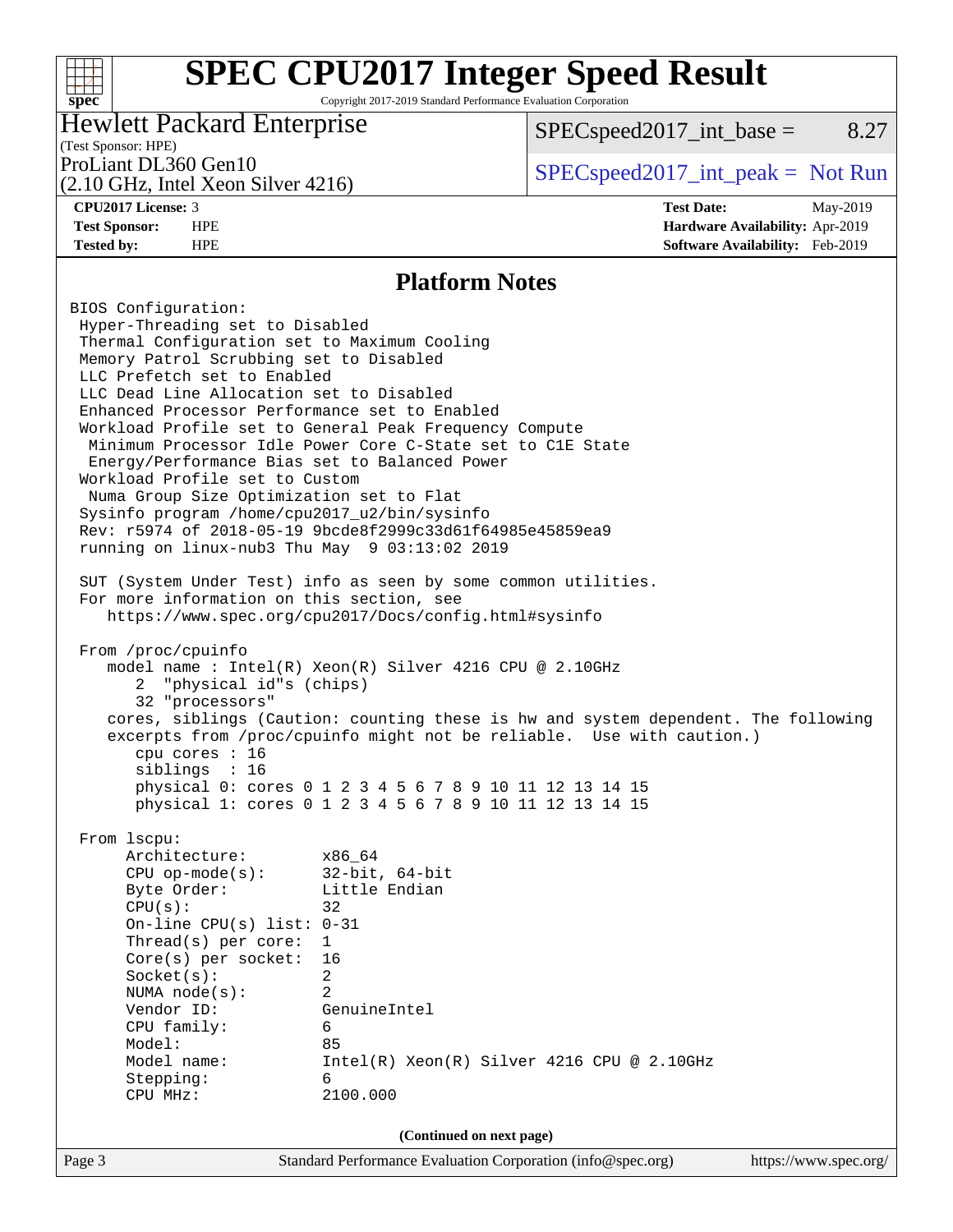Copyright 2017-2019 Standard Performance Evaluation Corporation

### Hewlett Packard Enterprise

 $SPEC speed2017\_int\_base =$  8.27

(Test Sponsor: HPE) (2.10 GHz, Intel Xeon Silver 4216)

ProLiant DL360 Gen10<br>  $SPEC speed2017\_int\_peak = Not Run$ 

#### **[CPU2017 License:](http://www.spec.org/auto/cpu2017/Docs/result-fields.html#CPU2017License)** 3 **[Test Date:](http://www.spec.org/auto/cpu2017/Docs/result-fields.html#TestDate)** May-2019

**[spec](http://www.spec.org/)**

 $+\!\!+\!\!$ 

**[Test Sponsor:](http://www.spec.org/auto/cpu2017/Docs/result-fields.html#TestSponsor)** HPE **[Hardware Availability:](http://www.spec.org/auto/cpu2017/Docs/result-fields.html#HardwareAvailability)** Apr-2019 **[Tested by:](http://www.spec.org/auto/cpu2017/Docs/result-fields.html#Testedby)** HPE **[Software Availability:](http://www.spec.org/auto/cpu2017/Docs/result-fields.html#SoftwareAvailability)** Feb-2019

## **[Platform Notes \(Continued\)](http://www.spec.org/auto/cpu2017/Docs/result-fields.html#PlatformNotes)**

Page 4 Standard Performance Evaluation Corporation [\(info@spec.org\)](mailto:info@spec.org) <https://www.spec.org/> BogoMIPS: 4200.00 Virtualization: VT-x L1d cache: 32K L1i cache: 32K L2 cache: 1024K L3 cache: 22528K NUMA node0 CPU(s): 0-15 NUMA node1 CPU(s): 16-31 Flags: fpu vme de pse tsc msr pae mce cx8 apic sep mtrr pge mca cmov pat pse36 clflush dts acpi mmx fxsr sse sse2 ss ht tm pbe syscall nx pdpe1gb rdtscp lm constant\_tsc art arch\_perfmon pebs bts rep\_good nopl xtopology nonstop\_tsc cpuid aperfmperf tsc\_known\_freq pni pclmulqdq dtes64 monitor ds\_cpl vmx smx est tm2 ssse3 sdbg fma cx16 xtpr pdcm pcid dca sse4\_1 sse4\_2 x2apic movbe popcnt tsc\_deadline\_timer aes xsave avx f16c rdrand lahf\_lm abm 3dnowprefetch cpuid\_fault epb cat\_l3 cdp\_l3 invpcid\_single intel\_ppin mba tpr\_shadow vnmi flexpriority ept vpid fsgsbase tsc\_adjust bmi1 hle avx2 smep bmi2 erms invpcid rtm cqm mpx rdt\_a avx512f avx512dq rdseed adx smap clflushopt clwb intel\_pt avx512cd avx512bw avx512vl xsaveopt xsavec xgetbv1 xsaves cqm\_llc cqm\_occup\_llc cqm\_mbm\_total cqm\_mbm\_local ibpb ibrs stibp dtherm ida arat pln pts pku ospke avx512\_vnni arch\_capabilities ssbd /proc/cpuinfo cache data cache size : 22528 KB From numactl --hardware WARNING: a numactl 'node' might or might not correspond to a physical chip. available: 2 nodes (0-1) node 0 cpus: 0 1 2 3 4 5 6 7 8 9 10 11 12 13 14 15 node 0 size: 193090 MB node 0 free: 192777 MB node 1 cpus: 16 17 18 19 20 21 22 23 24 25 26 27 28 29 30 31 node 1 size: 193532 MB node 1 free: 193148 MB node distances: node 0 1 0: 10 21 1: 21 10 From /proc/meminfo MemTotal: 395902064 kB HugePages\_Total: 0 Hugepagesize: 2048 kB From /etc/\*release\* /etc/\*version\* os-release: NAME="SLES" VERSION="15" VERSION\_ID="15" **(Continued on next page)**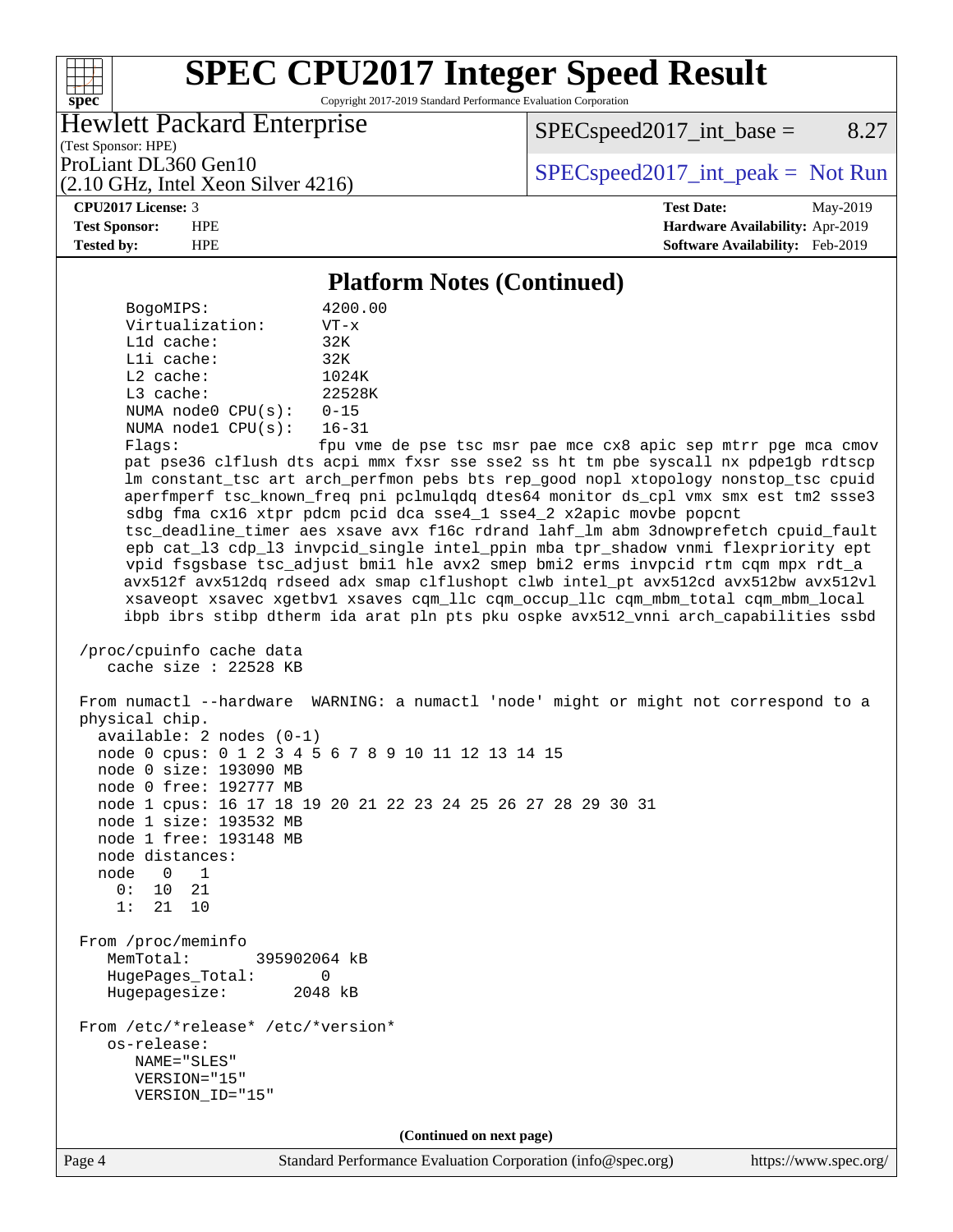#### $+\!\!+\!\!$ **[spec](http://www.spec.org/)**

# **[SPEC CPU2017 Integer Speed Result](http://www.spec.org/auto/cpu2017/Docs/result-fields.html#SPECCPU2017IntegerSpeedResult)**

Copyright 2017-2019 Standard Performance Evaluation Corporation

## Hewlett Packard Enterprise

(2.10 GHz, Intel Xeon Silver 4216)

 $SPEC speed2017\_int\_base =$  8.27

(Test Sponsor: HPE)

ProLiant DL360 Gen10  $SPEC speed2017\_int\_peak = Not Run$ 

**[CPU2017 License:](http://www.spec.org/auto/cpu2017/Docs/result-fields.html#CPU2017License)** 3 **[Test Date:](http://www.spec.org/auto/cpu2017/Docs/result-fields.html#TestDate)** May-2019 **[Test Sponsor:](http://www.spec.org/auto/cpu2017/Docs/result-fields.html#TestSponsor)** HPE **[Hardware Availability:](http://www.spec.org/auto/cpu2017/Docs/result-fields.html#HardwareAvailability)** Apr-2019 **[Tested by:](http://www.spec.org/auto/cpu2017/Docs/result-fields.html#Testedby)** HPE **[Software Availability:](http://www.spec.org/auto/cpu2017/Docs/result-fields.html#SoftwareAvailability)** Feb-2019

#### **[Platform Notes \(Continued\)](http://www.spec.org/auto/cpu2017/Docs/result-fields.html#PlatformNotes)**

PRETTY NAME="SUSE Linux Enterprise Server 15" ID="sles" ID\_LIKE="suse" ANSI\_COLOR="0;32" CPE\_NAME="cpe:/o:suse:sles:15" uname -a: Linux linux-nub3 4.12.14-23-default #1 SMP Tue May 29 21:04:44 UTC 2018 (cd0437b) x86\_64 x86\_64 x86\_64 GNU/Linux Kernel self-reported vulnerability status: CVE-2017-5754 (Meltdown): Not affected CVE-2017-5753 (Spectre variant 1): Mitigation: \_\_user pointer sanitization CVE-2017-5715 (Spectre variant 2): Mitigation: Indirect Branch Restricted Speculation, IBPB, IBRS\_FW run-level 3 May 9 03:10 SPEC is set to: /home/cpu2017\_u2 Filesystem Type Size Used Avail Use% Mounted on /dev/sda1 xfs 373G 99G 274G 27% /home Additional information from dmidecode follows. WARNING: Use caution when you interpret this section. The 'dmidecode' program reads system data which is "intended to allow hardware to be accurately determined", but the intent may not be met, as there are frequent changes to hardware, firmware, and the "DMTF SMBIOS" standard. BIOS HPE U32 02/02/2019 Memory: 24x UNKNOWN NOT AVAILABLE 16 GB 2 rank 2933, configured at 2400 (End of data from sysinfo program) **[Compiler Version Notes](http://www.spec.org/auto/cpu2017/Docs/result-fields.html#CompilerVersionNotes)** ============================================================================== CC 600.perlbench\_s(base) 602.gcc\_s(base) 605.mcf\_s(base) 625.x264\_s(base) 657.xz\_s(base) ------------------------------------------------------------------------------ Intel(R) C Intel(R) 64 Compiler for applications running on Intel(R)  $64$ , Version 19.0.2.187 Build 20190117 Copyright (C) 1985-2019 Intel Corporation. All rights reserved. ------------------------------------------------------------------------------ ============================================================================== CXXC 620.omnetpp s(base) 623.xalancbmk s(base) 631.deepsjeng s(base)

**(Continued on next page)**

Page 5 Standard Performance Evaluation Corporation [\(info@spec.org\)](mailto:info@spec.org) <https://www.spec.org/>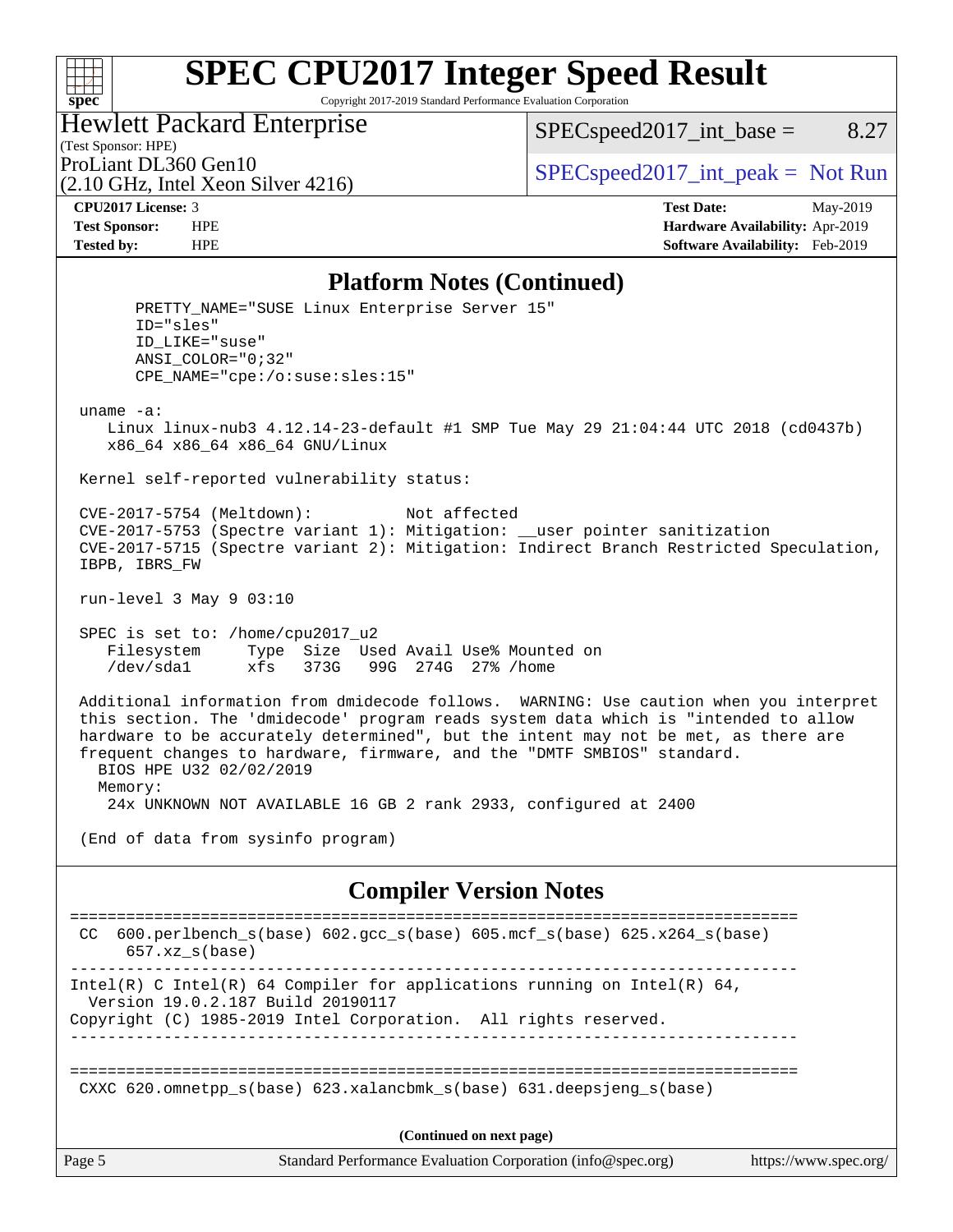#### $\pm\pm\prime$ **[spec](http://www.spec.org/)**

# **[SPEC CPU2017 Integer Speed Result](http://www.spec.org/auto/cpu2017/Docs/result-fields.html#SPECCPU2017IntegerSpeedResult)**

Copyright 2017-2019 Standard Performance Evaluation Corporation

## Hewlett Packard Enterprise

 $SPEC speed2017\_int\_base =$  8.27

(Test Sponsor: HPE)

(2.10 GHz, Intel Xeon Silver 4216)

ProLiant DL360 Gen10  $SPEC speed2017\_int\_peak = Not Run$ 

**[Tested by:](http://www.spec.org/auto/cpu2017/Docs/result-fields.html#Testedby)** HPE **[Software Availability:](http://www.spec.org/auto/cpu2017/Docs/result-fields.html#SoftwareAvailability)** Feb-2019

**[CPU2017 License:](http://www.spec.org/auto/cpu2017/Docs/result-fields.html#CPU2017License)** 3 **[Test Date:](http://www.spec.org/auto/cpu2017/Docs/result-fields.html#TestDate)** May-2019 **[Test Sponsor:](http://www.spec.org/auto/cpu2017/Docs/result-fields.html#TestSponsor)** HPE **[Hardware Availability:](http://www.spec.org/auto/cpu2017/Docs/result-fields.html#HardwareAvailability)** Apr-2019

### **[Compiler Version Notes \(Continued\)](http://www.spec.org/auto/cpu2017/Docs/result-fields.html#CompilerVersionNotes)**

641.leela\_s(base)

| Intel(R) $C++$ Intel(R) 64 Compiler for applications running on Intel(R) 64,<br>Version 19.0.2.187 Build 20190117<br>Copyright (C) 1985-2019 Intel Corporation. All rights reserved. |
|--------------------------------------------------------------------------------------------------------------------------------------------------------------------------------------|
|                                                                                                                                                                                      |
|                                                                                                                                                                                      |
| FC 648.exchange2 s(base)                                                                                                                                                             |
| Intel(R) Fortran Intel(R) 64 Compiler for applications running on Intel(R)                                                                                                           |
| 64, Version 19.0.2.187 Build 20190117                                                                                                                                                |
| Copyright (C) 1985-2019 Intel Corporation. All rights reserved.                                                                                                                      |

------------------------------------------------------------------------------

# **[Base Compiler Invocation](http://www.spec.org/auto/cpu2017/Docs/result-fields.html#BaseCompilerInvocation)**

[C benchmarks](http://www.spec.org/auto/cpu2017/Docs/result-fields.html#Cbenchmarks): [icc -m64 -std=c11](http://www.spec.org/cpu2017/results/res2019q2/cpu2017-20190513-13794.flags.html#user_CCbase_intel_icc_64bit_c11_33ee0cdaae7deeeab2a9725423ba97205ce30f63b9926c2519791662299b76a0318f32ddfffdc46587804de3178b4f9328c46fa7c2b0cd779d7a61945c91cd35)

[C++ benchmarks:](http://www.spec.org/auto/cpu2017/Docs/result-fields.html#CXXbenchmarks) [icpc -m64](http://www.spec.org/cpu2017/results/res2019q2/cpu2017-20190513-13794.flags.html#user_CXXbase_intel_icpc_64bit_4ecb2543ae3f1412ef961e0650ca070fec7b7afdcd6ed48761b84423119d1bf6bdf5cad15b44d48e7256388bc77273b966e5eb805aefd121eb22e9299b2ec9d9)

[Fortran benchmarks](http://www.spec.org/auto/cpu2017/Docs/result-fields.html#Fortranbenchmarks): [ifort -m64](http://www.spec.org/cpu2017/results/res2019q2/cpu2017-20190513-13794.flags.html#user_FCbase_intel_ifort_64bit_24f2bb282fbaeffd6157abe4f878425411749daecae9a33200eee2bee2fe76f3b89351d69a8130dd5949958ce389cf37ff59a95e7a40d588e8d3a57e0c3fd751)

# **[Base Portability Flags](http://www.spec.org/auto/cpu2017/Docs/result-fields.html#BasePortabilityFlags)**

 600.perlbench\_s: [-DSPEC\\_LP64](http://www.spec.org/cpu2017/results/res2019q2/cpu2017-20190513-13794.flags.html#b600.perlbench_s_basePORTABILITY_DSPEC_LP64) [-DSPEC\\_LINUX\\_X64](http://www.spec.org/cpu2017/results/res2019q2/cpu2017-20190513-13794.flags.html#b600.perlbench_s_baseCPORTABILITY_DSPEC_LINUX_X64) 602.gcc\_s: [-DSPEC\\_LP64](http://www.spec.org/cpu2017/results/res2019q2/cpu2017-20190513-13794.flags.html#suite_basePORTABILITY602_gcc_s_DSPEC_LP64) 605.mcf\_s: [-DSPEC\\_LP64](http://www.spec.org/cpu2017/results/res2019q2/cpu2017-20190513-13794.flags.html#suite_basePORTABILITY605_mcf_s_DSPEC_LP64) 620.omnetpp\_s: [-DSPEC\\_LP64](http://www.spec.org/cpu2017/results/res2019q2/cpu2017-20190513-13794.flags.html#suite_basePORTABILITY620_omnetpp_s_DSPEC_LP64) 623.xalancbmk\_s: [-DSPEC\\_LP64](http://www.spec.org/cpu2017/results/res2019q2/cpu2017-20190513-13794.flags.html#suite_basePORTABILITY623_xalancbmk_s_DSPEC_LP64) [-DSPEC\\_LINUX](http://www.spec.org/cpu2017/results/res2019q2/cpu2017-20190513-13794.flags.html#b623.xalancbmk_s_baseCXXPORTABILITY_DSPEC_LINUX) 625.x264\_s: [-DSPEC\\_LP64](http://www.spec.org/cpu2017/results/res2019q2/cpu2017-20190513-13794.flags.html#suite_basePORTABILITY625_x264_s_DSPEC_LP64) 631.deepsjeng\_s: [-DSPEC\\_LP64](http://www.spec.org/cpu2017/results/res2019q2/cpu2017-20190513-13794.flags.html#suite_basePORTABILITY631_deepsjeng_s_DSPEC_LP64) 641.leela\_s: [-DSPEC\\_LP64](http://www.spec.org/cpu2017/results/res2019q2/cpu2017-20190513-13794.flags.html#suite_basePORTABILITY641_leela_s_DSPEC_LP64) 648.exchange2\_s: [-DSPEC\\_LP64](http://www.spec.org/cpu2017/results/res2019q2/cpu2017-20190513-13794.flags.html#suite_basePORTABILITY648_exchange2_s_DSPEC_LP64) 657.xz\_s: [-DSPEC\\_LP64](http://www.spec.org/cpu2017/results/res2019q2/cpu2017-20190513-13794.flags.html#suite_basePORTABILITY657_xz_s_DSPEC_LP64)